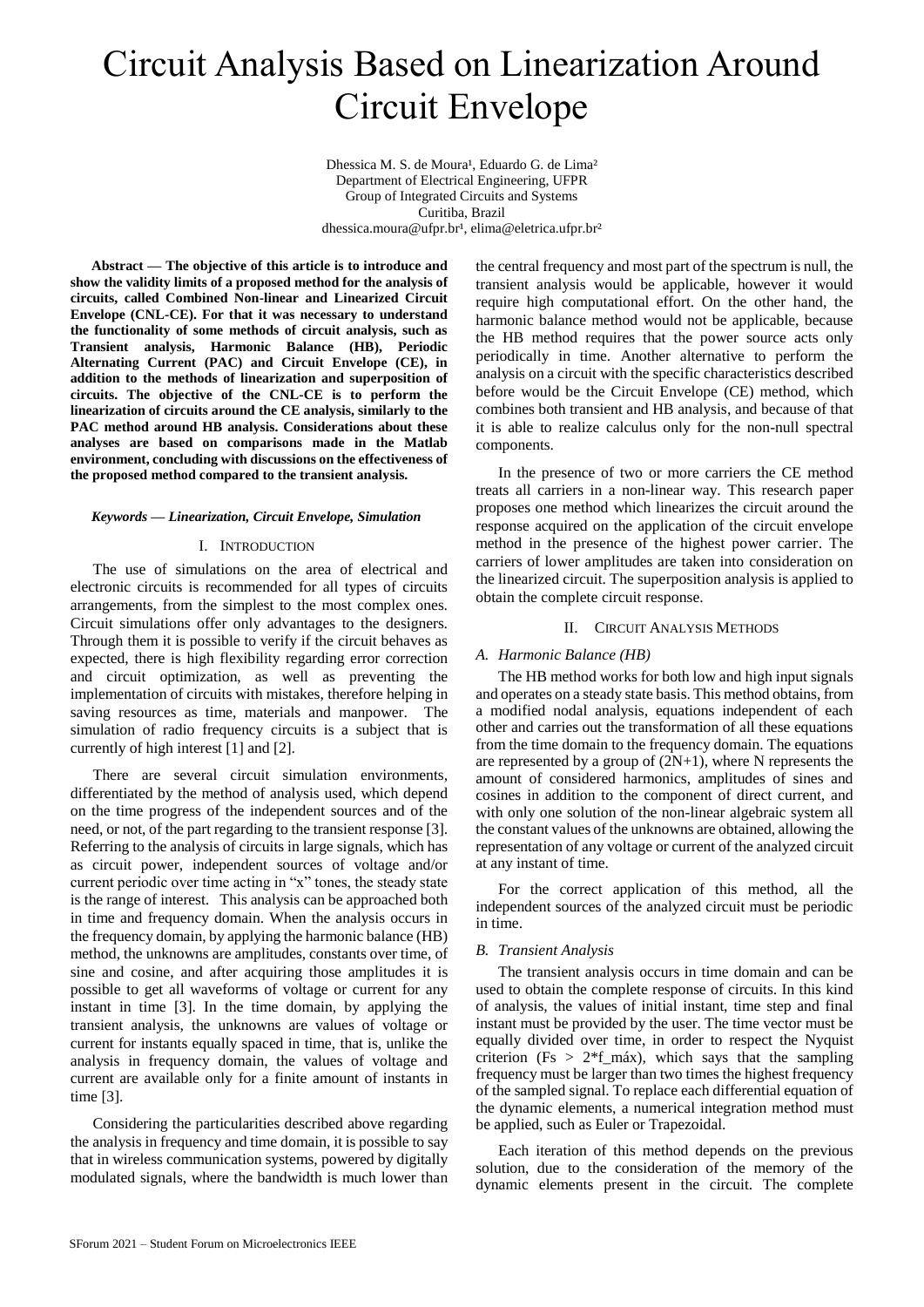response of this analysis consists on a series of solutions of the non-linear algebraic system for each discretized time instant, from initial instant to final instant.

#### *C. Circuit Envelope (CE)*

The CE method is an applicable circuit analysis for circuits where the amplitudes of sine and cosines vary in time according to:

$$
x(t) = X_0(t) + \sum_{n=1}^{N} X_{ns}(t) sin(n\omega_1 t)
$$
  
+  $X_{nc}(t) cos(n\omega_1 t)$  (1)

In (1),  $X_0(t)$ ,  $X_{ns}(t)$  and  $X_{nc}(t)$  are amplitudes that vary slowly in time, which means that in frequency domain the bands do not overlap, that is, the spectral content of each time varying amplitude cover a tiny space around the frequency of the sines and cosines, forming a continuous band, as shown in Fig. 1.



Figure 1 – Representation of the amplitude spectrum for the CE analysis

In Fig. 1 the blue Dirac deltas represent the periodic signals of the HB method and the red ones represent the signals of the CE method.

The CE method combines the functionalities of the transient and HB analysis, by applying a modified HB in each time instant of the transient analysis. In this analysis the original equations of the HB are maintained. The adaptation happens only in the equations of the dynamic elements, where at each time step the analysis considers the memory of the dynamic elements and solves the non-linear algebraic system, obtaining, in each discretized time, amplitudes of sines and cosines. In the end of the simulation the response is composed of a set of amplitudes of sines and cosines that vary in time. In the CE method, the carrier is treated in frequency domain, where its values of phase and amplitude are applied on the portion of the analysis referring to HB and the envelope is treated in time domain, because the envelope normally varies more slowly than the carries of the signal.

 This method is only suitable for circuits that have digitally modulated inputs and can be applied in situations where there is more than one carrier, as long as the carriers are multiple of each other. Among its restrictions, there is also the need of the independent sources to stimulate only frequencies contained within bands equally spaced in frequency. The spacing between the different bands must be much larger than the width of these bands.

In circuits which attend those specifications, the CE method has advantage over both HB and Transient analysis. In the CE method the Nyquist criterion is dictated only by the envelope. Due to this, the time step used is much larger and, therefore, the amount of calculus required is much less compared to a transient analysis.

The CE came to adapt the HB method for analyses of circuits such as the described before. In this method the calculus is made only where the spectrum is non-null, therefore a transient analysis is applied using as  $f_{\text{max}}$  the envelope bandwidth and the calculus are carry out for  $(2N +$ 1) bands.

# III. PROPOSED METHOD – COMBINED NON-LINEAR AND LINEARIZED CIRCUIT ENVELOPE (CNL-ENVELOPE)

In the presence of two or more carriers, the CE method treats all carriers in a non-linear way. The proposed method in this work treats in a non-linear way only the carrier of the greatest amplitude, analyzing the others in the linear circuit.

#### *A. Linearization and Superposition*

In a general way, the procedures for the linearization of a non-linear equation remains the same, even for different nonlinear equations and different non-linear components. Basically, the first order of Taylor series is applied in the nonlinear equation as a function of its initial trajectory:

$$
f_{NL}(x) = \frac{df_{NL}(x)}{dx}|_{x=x_0} \cdot (x - x_0)
$$
 (2)

The superposition method performs the analysis of a circuit with two or more independent power sources adding up the influence of each input acting alone in the circuit. The final complete equation of a circuit that suffers the linearization is given by:

$$
x_{total}(t) = x_0(t) + x_{new}(t),
$$
 (3)

where  $x_0(t)$  and  $x_{new}(t)$  refer to the non-linear and linearized response of the circuit, respectively. That means,  $x_{new}(t)$  is the share of the circuit that suffers the linearization in function of  $x_0(t)$ .

#### *B. Linearization around Circuit Envelope Analysis*

The linearization around CE analysis, as the CE method, combines the functionalities of analysis both in time and frequency domain. This analysis considers the memory of dynamic elements and it is based on trigonometric deductions, which depend on the amount of harmonics to be considered in the analysis.

This linearization works similarly to the method known in the literature as Periodic Alternating Current (PAC). In the CNL-CE, one original analysis of CE is performed on the isolated action of the carrier with the highest power, composing the  $x_0(t)$  response of the superposition analysis. Subsequently the linearization of the non-linear component equations occurs and then one linear analysis of small signals is performed in the action of the carriers of lower power, composing the  $x_{new}(t)$  response of the superposition analysis. The full circuit response  $x_{total}(t)$  is exemplified in (3).

The initial trajectory used in the linearization of non-linear components is the response to large signal analysis,  $x_0(t)$ . Therefore, performing the linearization procedures and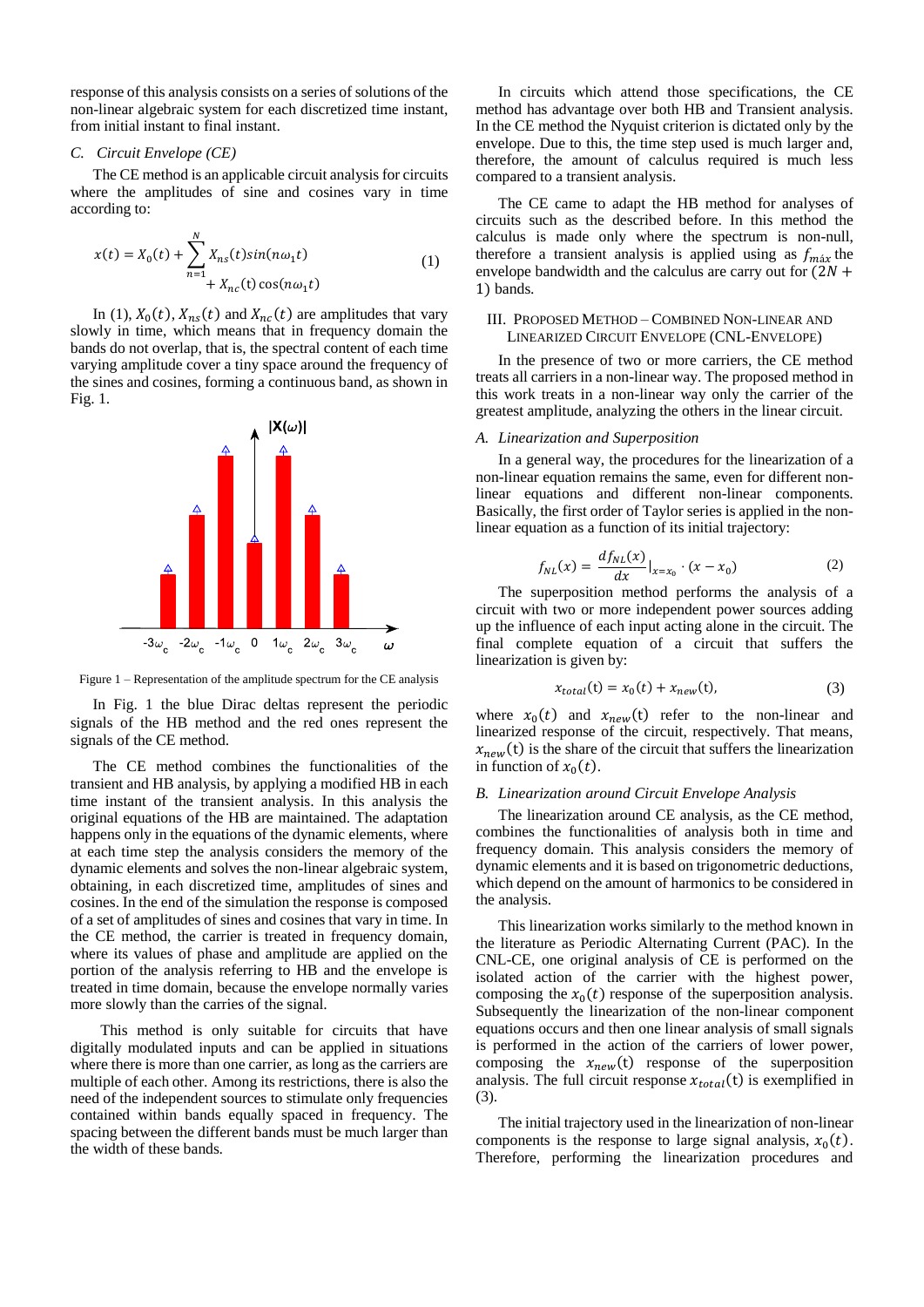rearranging some components it is possible to obtain the equation:

$$
x_{1new}(t) = g_0(t) \cdot x_{new}(t) \tag{4}
$$

where  $x_{1new}(t)$  and  $x_{new}(t)$  indicate the linearized parcels around  $x_0(t)$ , of the unknowns  $x_1(t)$  and  $x(t)$ , respectively. The  $g_0(t)$  refers to the derivative of the non-linear component function around the initial trajectory. Since the multiplication  $g_0(t) \cdot x_{\text{new}}(t)$  is basically composed by trigonometric iterations as sine sine, cosine cosine or sine cosine, when applied some trigonometric properties, it is possible to rearrange (4) in a multiplication of matrices, according to:

$$
x_{1new}(t) = \overrightarrow{G(t)} \cdot \overrightarrow{X(t)} \tag{5}
$$

where  $\overrightarrow{G(t)}$  represents a time varying conductance matrix and  $\overrightarrow{X(t)}$  represents a vector composed of sines and cosines, which is dependent on the amount of considered harmonics.

The conductance matrix  $\overrightarrow{G(t)}$  has its order *k* determined by  $\dot{2} * (2N + 1)$ , where N refers itself to the quantity of harmonics considered in the large signal analysis, according to:

$$
\begin{bmatrix}\ng_0(t) & 0 & \frac{g_2(t)}{2} & \frac{-g_1(t)}{2} & \frac{g_{4(t)}}{2} & \frac{-g_3(t)}{2} \cdots \frac{-g_{k-3}(t)}{2} \\
0 & g_0(t) & \frac{g_1(t)}{2} & \frac{g_2(t)}{2} & \frac{-g_3(t)}{2} & \frac{g_4(t)}{2} \cdots \frac{g_{k-2}(t)}{2} \\
\frac{g_2(t)}{2} & \frac{g_1(t)}{2} & g_0(t) & 0 & \frac{g_2(t)}{2} & \frac{-g_1(t)}{2} \cdots \frac{-g_{k-5}(t)}{2} \\
\frac{-g_1(t)}{2} & \frac{g_2(t)}{2} & 0 & g_0(t) & \frac{g_1(t)}{2} & \frac{g_2(t)}{2} \cdots \frac{g_{k-4}(t)}{2} \\
\frac{g_4(t)}{2} & \frac{g_3(t)}{2} & \frac{g_2(t)}{2} & g_0(t) & 0 & \cdots \frac{-g_{k-7}(t)}{2} \\
\frac{-g_3(t)}{2} & \frac{g_4(t)}{2} & \frac{-g_1(t)}{2} & \frac{g_2(t)}{2} & 0 & g_0(t) \cdots \frac{g_{k-8}(t)}{2} \\
\frac{-g_{k-3}(t)}{2} & \frac{g_{k-2}(t)}{2} & \frac{-g_{k-5}(t)}{2} & \frac{g_{k-4}(t)}{2} & \frac{g_{k-8}(t)}{2} & 0 & g_0(t) \\
\frac{-g_{k-3}(t)g_{k-2}(t) - g_{k-5}(t)g_{k-4}(t) - g_{k-7}(t)g_{k-8}(t)}{2} & 0 & g_0(t)\n\end{bmatrix}
$$
\n(6)

where the conductance indices are numbered in ascending order of harmonics. In (6), odd indices indicate amplitudes of sines and even indices indicate amplitudes of cosines. The correspondent vector  $\overrightarrow{X(t)}$  is given by:

$$
\begin{bmatrix}\nx_{k-2}(t) \cdot \text{sen}[(\omega_2 - n\omega_1)t] \\
x_{k-1}(t) \cdot \text{cos}[(\omega_2 - n\omega_1)t] \\
\vdots \\
x_8(t) \cdot \text{sen}[(\omega_2 - 2\omega_1)t] \\
x_9(t) \cdot \text{cos}[(\omega_2 - 2\omega_1)t] \\
x_4(t) \cdot \text{sen}(\omega_2 - 1\omega_1)t] \\
x_5(t) \cdot \text{cos}[(\omega_2 - 1\omega_1)t] \\
x_0(t) \cdot \text{sen}(\omega_2)t \\
x_1(t) \cdot \text{cos}(\omega_2 t) \\
x_2(t) \cdot \text{sen}[(\omega_2 + 1\omega_1)t] \\
x_3(t) \cdot \text{cos}[(\omega_2 + 2\omega_1)t] \\
x_6(t) \cdot \text{sen}[(\omega_2 + 2\omega_1)t] \\
\vdots \\
x_{k-4}(t) \cdot \text{sen}[(\omega_2 + n\omega_1)t] \\
x_{k-3}(t) \cdot \text{cos}[(\omega_2 + n\omega_1)t] \\
x_{k-3}(t) \cdot \text{cos}[(\omega_2 + n\omega_1)t]\n\end{bmatrix}
$$

The CNL-CE is indicated for non-linear circuits that have one or more carriers, where the interest lies in the linear response to the small signals.

# IV. SIMULATION RESULTS

For the validation and verification of the limits of application of the CNL-CE method, the test circuit shown in Fig. 2 was used [4].



In Fig. 2, Vs represents the power source of the circuit, which shall contain digitally modulated signal as input. The parameter set for this circuit is  $C_1 = 10$  pF,  $C_2 = 1$  µF, R1 = 1 kΩ and R<sub>L</sub> = 50 Ω. The non-linear component of the circuit is the voltage-controlled current source whose expression is the same used in [5].

For the validation tests, two digitally modulated inputs were used, where the amplitudes of sines and cosines vary in time. The carrier frequencies of large signal and small signal were fixed in 1 GHz and 2 GHz, respectively. The original signals used for the large  $(V_{1s})$  and small  $(V_{ss})$  signal analysis are shown in Fig. 3.



The limits of application of the proposed method were analyzed by means of several comparisons in relation to the transient analysis. Knowing that the critical portion of the CNL-CE is in the analysis of small signals, the parameters of the large signal analysis were fixed and only the multiplier of the small input amplitudes is varied at each test.

When multiplying the signal  $V_{ss}$  by 15 and plotting the comparison between Transient and CNL-CE analysis, Fig. 4 shows that there is a small variation of amplitudes in the comparison. So small that it is almost not visible in Fig 4. For this case the mean square error (MSE) is  $6.92 \times 10^{-08}$ , therefore, it was concluded that the method is valid for the used parameters.